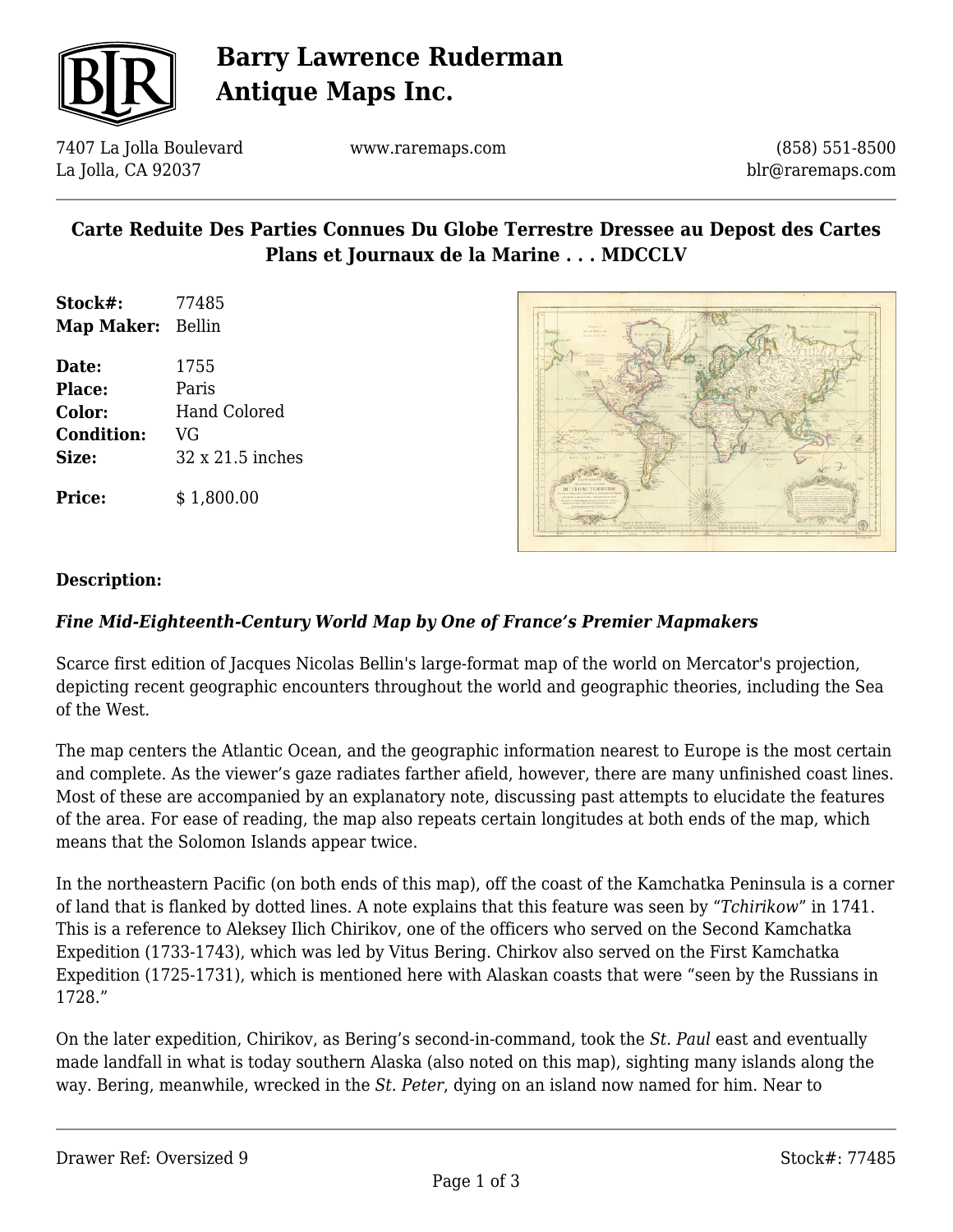

# **Barry Lawrence Ruderman Antique Maps Inc.**

7407 La Jolla Boulevard La Jolla, CA 92037

www.raremaps.com

(858) 551-8500 blr@raremaps.com

### **Carte Reduite Des Parties Connues Du Globe Terrestre Dressee au Depost des Cartes Plans et Journaux de la Marine . . . MDCCLV**

Chirikov's island here is "*Terre vue par Jean de Gama*," *Terre de la Compagnie, I. des Etats*, and *Terre d'Yeco*, all persistent Pacific geographic chimeras.

To the south, Australia is outlined with solid lines in the north and west, with dotted lines suggesting a larger continent. The lines connect Australia to New Guinea, but also to *Terre du St. Esprit* in the east, *Terre de Diemen* in the south, and *Terre de Lewin, Endract*, and *With* in the west. The last of these and *Terre de Diemen* all trace their names to Dutch encounters with the landmass, popularly known then as New Holland. *Terre de Diemen*, now Tasmania, was named for Anthony van Diemen, Governor General of the Dutch East India Company from 1636 to 1645. Under his urging, Abel Tasman sailed on two voyages in the early 1640s that encountered Tasmania and New Zealand for the first time by a European. The westernmost names all derive from Dutch ships and voyages; for example, Pieter Nuyts (here *Nuits*) commanded the *Gulden Zeepaert* along the southern coast in 1627 and the *Eendracht* (here *Endract*) was blown off course and made landfall in western Australia in 1616.

The other connected land, *Terre du St. Esprit*, stems not from the Dutch, but a Spaniard, Pedro Ferdinand de Quiros, who led an expedition in search of the Southern Continent in the early seventeenth century. The land he found, which he called *Austrialia del Espiritu Santo,* was described as paradisiacal by Quiros when he landed there and tried to begin a colony in 1606. His crew forced him to leave, however, and the island was then shifted on maps by subsequent geographers to serve various cartographic hypotheses. In reality, it was an island in the archipelago of Vanuatu; today it is still called Espiritu Santo.

Another area of interest on this map is the interior and northern reaches of North America. A large note in the Far North explains that it is unknown if this area is made up of land or sea. Below the Arctic Circle are a series of lakes leading suggestively west from Hudson's Bay. A note explains, "The English searched in this area for a passage to the South Seas [the Pacific], but we have reason to believe there is none."

Interestingly, Bellin prefers to leave much of the space in what is today Canada blank, rather than conjecture as to a possible inland waterway. His contemporaries, most prominently Joseph-Nicolas De L'Isle and Philippe Buache, were publishing a series of controversial maps during this same period with several lakes leading across the continent—a Northwest Passage. The only of Buache and De L'Isle's ideas to be seen here is the *Mer de l'Ouest*, which he has left open to the Pacific to the west.

The map's decorative elements are saved for the title cartouche, in the lower left, and the advertisement in the lower right. In the advertisement, Bellin discusses the projection chosen for this map, the Mercator projection, and explains why it is preferable to use and view than other projections.

The present map was made just fifteen years before the voyages of Captain Cook and his contemporaries